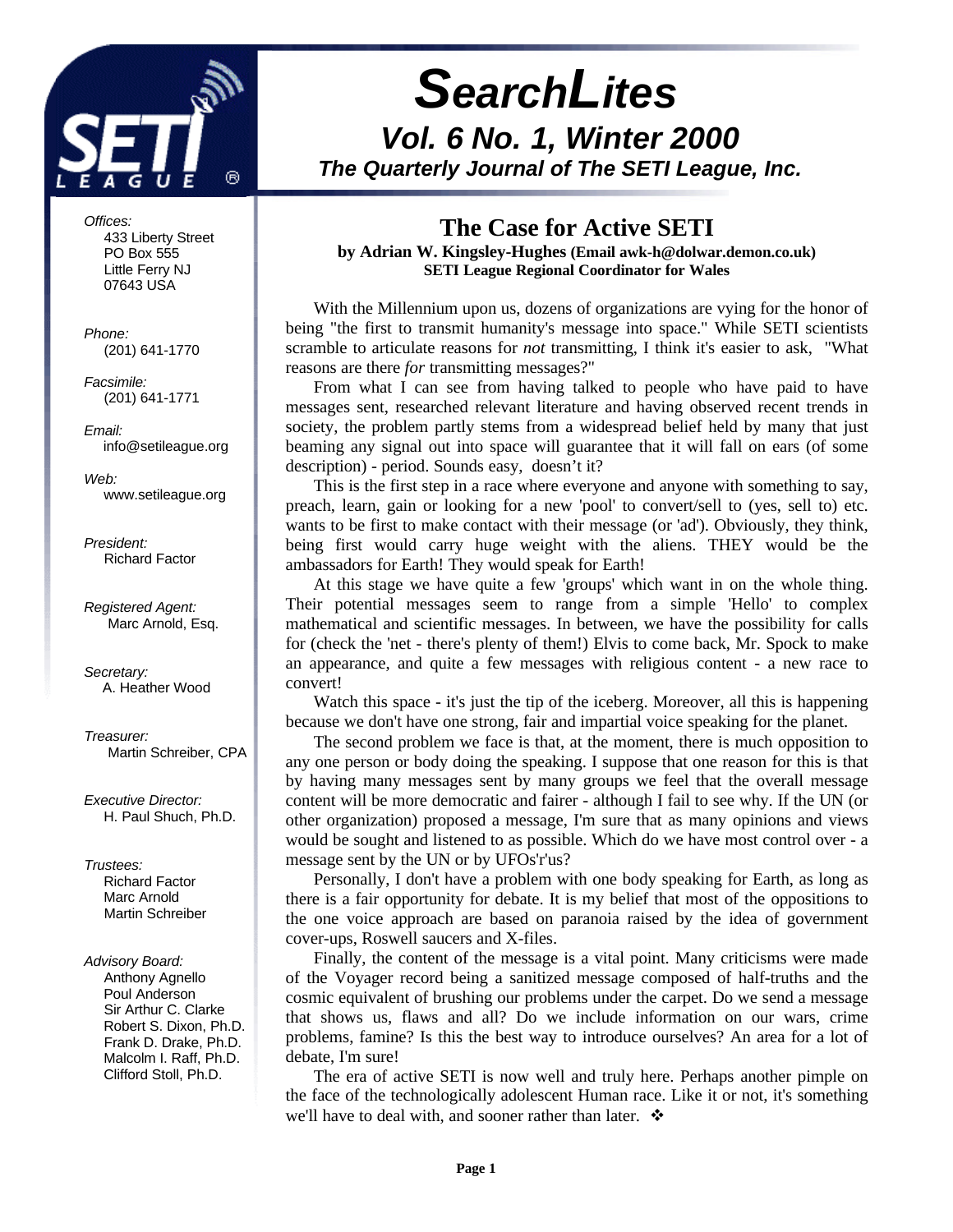#### *Introducing:*

# **Our Legal Services Chairman and South Central US Regional Coordinator**

#### **email: sdc@arkpatent.com**

**Stephen D. Carver**, The SETI League's Legal Services Committee chairman and South Central US Volunteer Coordinator, was nine years old in October 1957 when he first heard the startling news of a new Russian satellite, Sputnik. While viewing it one evening, he overheard a relative remark pessimistically about the fact that the dreaded "Communists," who had violently invaded Hungary barely a year before, now had the "orbital means" to destroy "us" from above with nuclear weapons. Carver's father, a chemical engineer who had worked on the Manhattan Project, oftentimes made it clear to him that, while a nuclear war would be uncomfortable and difficult for us, it would end the Soviet empire forever. Then in 1948 the Soviets blockaded Berlin. During the Cuban missile crisis of 1962, nuclear war seemed even more inevitable, but luckily President Kennedy and Premier Khrushchev were able to diffuse the madness.

Studying for his ham ticket in that year, Carver was an avid shortwave listener and broadcast band DX-er. After taping some of the early 1960's "ConElRad" test broadcasts formerly transmitted on 640 and 1240 kilocycles in the AM broadcast band, he found that few adults, if any, wanted to hear the tapes, explore the possible consequences of World War III, or discuss the subject. Several things became clear, though, from the evidence Carver was provided: life in the country was less likely to result in vaporization; school desks were for hiding under, not for writing; Geiger counters were more important than flashlights or radios; and the "big war" was not only winnable, but inevitable. Not surprisingly for someone of such a background, Carver has always sought a low key, rural lifestyle, presently residing in the hills near a small town in Arkansas.

Carver pursued radio interests throughout the numerous states and Canadian provinces his family moved between, prior to upgrading to Extra Class Amateur radio operator (now K5PT) in 1968. That same year, Carver obtained a First Class Commercial radio license, and the Soviets invaded Czechoslovakia. Graduating in Electrical Engineering from the University of Minnesota in 1970, Carver worked in electronics and spent two years with the Federal Communications Commission as a field engineer.

Disillusioned with big cities (read "targets!"), Carver switched careers to law, and graduated with distinction from the University of Missouri Law School in 1974. Carver established a small, independent patent law firm in Arkansas in 1976, surviving financially at first by working in commercial radio. His present job duties include the preparation and filing of patent, trademark, and copyright applications; intellectual property law litigation; patent, trademark, copyright, and miscellaneous database searching; and related licensing, negotiation and contract matters.

Carver is listed in *Best Lawyers in America* from 1992-1999. He is a member of the American Intellectual Property Law Association, the American Bar Association, the American Radio Relay League, the Society of Broadcast Engineers, the National Rifle Association (Life Member), the Quarter Century Wireless Association (QCWA), and The SETI League (Volunteer Regional Coordinator for South Central US, as well as Chairman of its Legal Services Committee). Carver is attorney of record on over 120 patents issued in various technical categories over the last several years, and is the inventor of record of U.S. Patent No. 4,024,666.

Despite his enthusiastic discovery of John Kraus's famous book *Big Ear* in 1977, and his commercial and amateur radio background, Carver was not motivated to pursue any SETI-related activities until 1997, when he read a stunning and shocking article by Dr. Paul Shuch, The SETI League's Executive Director, published in *Communications Quarterly*. After joining The SETI League, Carver established his *Project Argus* station, EM34rv, in 1998, and continues to experiment with both microwave hardware and software. He is an active HF and VHF ham, and often can be heard on The SETI League 20-meter net frequency of 14.204 MHz (just one percent of the Hydrogen Line).

Steve is pleased to admit that, for most of his life, he was probably wrong about the Drake equation L factor – relating to the expected life span of evolving technological civilizations. He is willing to stipulate, after watching the Cold War fade away, that there is a reasonable chance that scientifically inclined, communicative creatures, despite their intoxicating adoration of carnage and superstition, and their humble beginnings through random chemical evolution, can take a long enough break between wars and disasters to give ET communications a shot.  $\mathbf{\hat{*}}$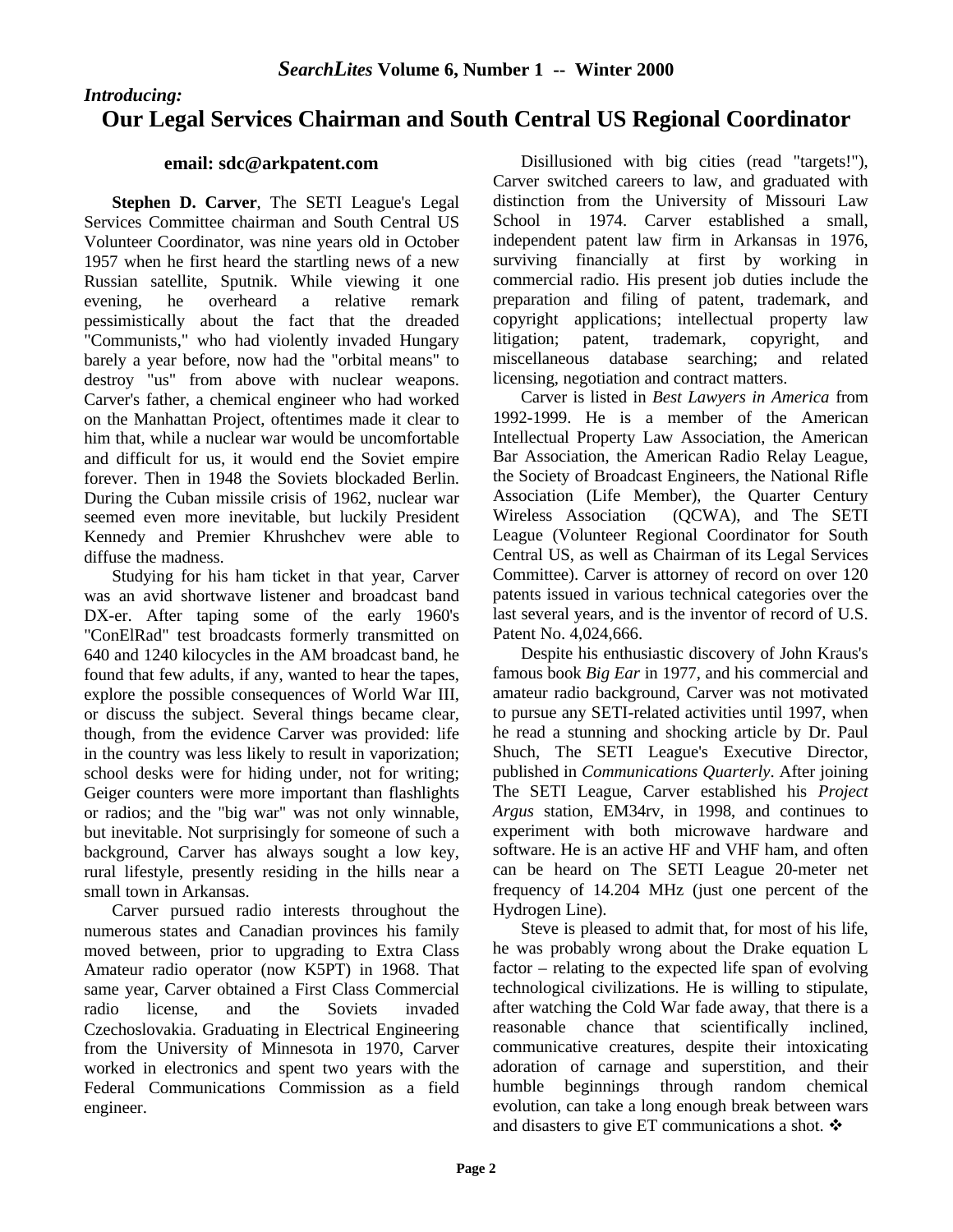# *Guest Editorial:* **The Unseen Hand of Evolution by Bruce Cornet, Ph.D. (email bcornet@monmouth.com)**

When considering the origin of life on Earth, one cannot help but reflect on what is theory and what is fact. Humans, especially scientists, seem to require a conceptual (theoretical) premise before they will venture into a new or controversial area of thinking in physics and science. A certain amount of speculation is necessary for creating an atmosphere of acceptance and opportunity for advancement. But the bottom line is this: What actual experimental data are available which will give credence to one's ideas on (and implications of), for example, the origin of life?

I am a biologist and evolutionist. I have studied the fossil history of life on Earth with great enthusiasm and interest for 35 years. What is missing from our database are data which elaborate on the primordial soup, as it is conceived, which gave rise to life on Earth. My suspicions are such that if we were to have more data on the process of evolution of living cells, we would be in awe at the natural processes that take place on an evolving planet such as primordial Earth was two to three billion years ago. The fact that it took more than a billion years for multicellular life to evolve indicates to me that there is so much missing from our understanding that it is easier to assume some "intelligent" process was involved in creating life than it is to figure out the multitude of biochemical steps that were required in the path to cellular evolution. Ignorance and magic are related states of unknowing and deception.

I am not saying that life could not have evolved on this or another planet through natural processes. Far from it. What I am saying is that we are probably the result of a natural process of planetary evolution, the details of which have not yet been discovered. This may sound like "faith" in science, but it is based on 35 years of experience studying the evolution of acrofossils on Earth. It is so much easier to turn to "magic" and "black box" thinking, which imply some kind of "divine intelligence," than it is to piece together the actual history of biochemical evolution on this planet.

I strongly suspect that human macro-evolution, especially our intelligence quotient, has been guided by an invisible "hand" through artificial genetic selection. By that I mean, I suspect, based on verifiable evidence, that something or someone is attempting to force the evolution of our brains toward some unknown goal or objective through selective match-making (i.e., breeding, as in certain royal bloodlines). This notion or concept is quite different from the "God" hypothesis for Genesis, as propounded by the Bible. Once sentience and "free will" evolve, a species enters the realm in which it can violate most rules for natural selection. When such a condition evolves, that species may require the intervention of an invisible agent of selection, which will artificially offset those tendencies leading to loss of genetic polarity or heterogeneity, such as global gene transfer between isolated populations and the dilution or mixing of characteristics which might otherwise lead to improved adaptation or intelligence in sub-populations.

In effect, humans have destroyed or limited those processes which can lead to rapid evolution by creating global tribal warfare (wanton and random gene depletion), interracial marriages (gene dilution - although this may have a secondary benefit), and the preservation of recessive (maladapted) genes through moral issues and medicine. Global opposition to forced eugenics is a prime example of resistance to any kind of artificial selection in humans. Reduced numbers of offspring amongst the well-educated is another. I am certainly not advocating selective forced breeding policies. Far from it. I am only pointing out how intelligence can lead to a stagnation in genetic evolution through moral and legal issues, requiring an offsetting influence which must by necessity remain anonymous and invisible in order to exist.  $\bullet$ 

### **Event Horizon**

SETI League members are invited to check the website at <http://www.setileague.org/general/confrnce.htm> or send an email to  $\langle \text{info@setileague.org} \rangle$ , for further details about these events, at which SETI-related presentations are scheduled.

#### **\* - SETI League participation confirmed**

**January 1, 2000:** *The End Of The World As We Know It.* **\* March 3-5, 2000:** *Contact 2000*, Santa Clara CA. **\* March 11, 2000:** *SETI League Canadian Regional Meeting,* Toronto, Ontario Canada. **\* March 26, 2000:** *SETI League Annual Meeting,* Little Ferry NJ.

**\* April 21, 2000:** Second annual *SETI League Ham Radio QSO Party*, 14.204 MHz.

**\* April 21 - 23, 2000:** *Balticon 34*, Baltimore MD.

**\* May 6 - 7, 2000:** *Trenton Computer Fest*, Trenton NJ. **May 12 - 14, 2000:** *ARRL National Convention* and

*Dayton Hamvention*, Dayton OH.

**June 2 - 4, 2000:** *ARRL Atlantic Division Convention* and *Rochester Hamfest*, Rochester NY.

**\* July 9 - 12, 2000:** *Society of Amateur Radio*

*Astronomers*, NRAO Green Bank WV.

**\* July 20 - 23, 2000:** *Central States VHF Conference*, Winnipeg Manitoba.

**August 7 - 19, 2000:** *XXIVth International Astronomical Union General Assembly*, Manchester University, UK. **August 31 - September 4, 2000:** *Chicon 2000* World Science Fiction Convention, Chicago IL.

**\* September 9 - 10, 2000:** *Second Convention of the European Radio Astronomy Club*, Heppenheim Germany.

**September 16 - 17, 2000:** *Weinheim VHF Convention*, Mannheim Germany.

**\* February 12 - 14, 2001:** *OSETI III*, Third International Conference on Optical SETI, San Jose CA.

**\* August 30 - September 3, 2001:** *Millennium Philcon* World Science Fiction Convention, Philadelphia PA.

**\* August, 2002 (proposed):** *BioAstronomy '02*, Hamilton Island (Great Barrier Reef), Australia. v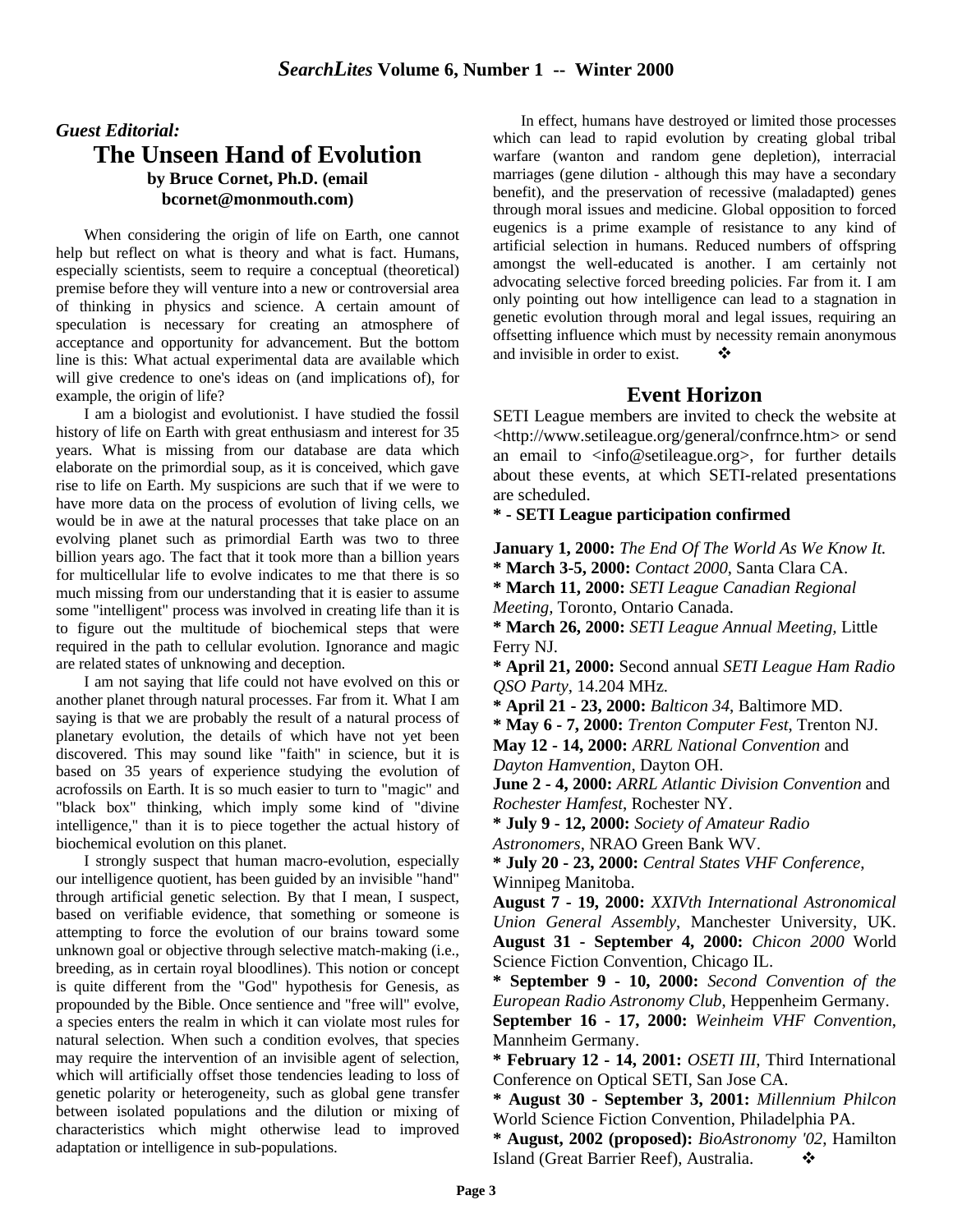#### *Director's Corner:* **Marriage Made in Heaven**

The SETI League's *Project Argus* is an effort of tech-savvy experimenters to build up a global network of small radio telescopes and monitor the entire sky. It's ambitious and, quite frankly, beyond most everybody's reach. If you aren't quite ready to build your own radio telescope, but still want to support SETI, one alternative is to put your money where your math is, join somebody's Team, and help professional astronomers to finance 'real SETI.'

Now along comes SETI@home, a most appealing middle ground. Those not ready to build a mini-Arecibo in the back garden, but who feel that SETI is too important to be left to the professionals, have in SETI@home a low-cost opportunity to make a difference. And working together is certainly working! Today, perhaps a million home computers are devouring data from the world's largest radio telescope, TeraBytes at a time.

Still, while the screen saver churns away in the background, the appetite for involvement is not sated. "I'm no rocket scientist," I hear you saying, "but I want to do more than wait for my Pentium to claim the prize. Where can I go from here?"

Fortunately, it doesn't take a rocket scientist. But before we can propose a promising path, we need to take a close look at SETI@home's strengths, as well as its weaknesses. The public involvement benefits are obvious, and have already resulted in the creation of the world's most powerful supercomputer. The software is fully capable of discovering that elusive needle. Only, where do we find the haystack?

The SETI@home packet your PC is processing came from Arecibo, the world's largest radio dish. So did everybody else's. Which means that about a million PCs are being serviced by a single data source. A powerful source to be sure. But with lotteries all over the world, why buy all our tickets for a single drawing?

Arecibo achieves its sensitivity by scanning a slim slice of the celestial sphere -- perhaps only a millionth of the sky at a time. That means if it's turned on, and tuned to exactly the right frequency, at exactly the instant The Call comes in, there's still a 99.9999 percent chance it will be pointed the wrong way. No software in the world is going to find photons that didn't hit the fan. No matter how many computers are running it.

Perhaps that's where the eyes of Argus can really shine. Imagine a global network of thousands of amateur radio telescopes scanning the entire sky in real time. Now imagine something akin to SETI@home, software which will let you scan that data via the Internet. Only instead of archival data recorded weeks ago, we're talking live data which your computer can capture in real time. So, you need not wait for the evening news to hear the winning numbers.

ARGUS@home won't happen overnight, any more than SETI@home did. Project Argus went online almost four years ago with only five telescopes. Today we're approaching a hundred. It's going to take us a few more years before the Argus network grows to truly global proportions. Until then, there's always Arecibo.

The distributed computing concept pioneered by SETI@home is very adept at finding needles. The global network of Argus telescopes will be ideal for finding haystacks. Seems to me, it's a marriage made in heaven.  $\bullet$ 

#### *A Student's Perspective:* **ET, Call Enrico Fermi by Mike Shupp (email ms44278@huey.csun.edu) Graduate Student, Dept. of Anthropology California State University, Northridge**

In April 1999, the news media reported that Upsilon Andromedae, a star about 47 light years distant, has at least three planets the size of Jupiter or larger, and that one is in the hypothetical "life zone" corresponding to the Venus-Earth-Mars region of our solar system. This is roughly the 20th star in our stellar neighborhood to have been credited with planets. It is the first to which observers give more than one, with the exception of Barnard's Star, which is apparently still regarded as an unproven case. Ironically, Barnard's Star was the first star other than our own to be described as having planets.

A few decades ago, extra-solar planets were the property of science fiction writers. Astronomers deemed them unlikely around large red and blue giants (O and B class suns) on the grounds that these stars destroyed themselves in supernovas at a young age, before sensible planets would have had time to condense; unlikely around M-class dwarf stars, which were thought too small to have material for building solar systems; and improbable for dynamical reasons among the 40 percent of the remaining A, F, G, and K-class suns which formed binary (or higher) systems. These days the notion seems to be surfacing that if you have enough material to form any sort of star in the first place, you have enough material to build planets as well-- perhaps several sets of planets from the primordial debris over the lifetime of a typical star.

Meanwhile, on the one planet in the one solar system known to harbor life, we've evidence that alga-like organisms existed on earth at roughly 3.8 billion years ago. This is not far removed from the "Age of Bombardment" from roughly 4.2 to 4.0 billion years ago, which saw most of the remaining planetesimals in the inner solar system swept up like dust on a carpet by the gravitational pull of Mercury, Venus, Earth, Mars, the Moon, etc. With an estimated age of 4.6 billion years, it is conceivable that life existed on earth before the bombardment but that the evidence has been hidden simply because no rocks from that earlier age have survived to the present day. It is also conceivable some earlier form of life, maybe not based on DNA, existed and was eradicated by the bombardment, and that modern day organisms are the products of a second "origin of life."

Even without these speculative cases, it seems clear that life got established on earth with considerable haste.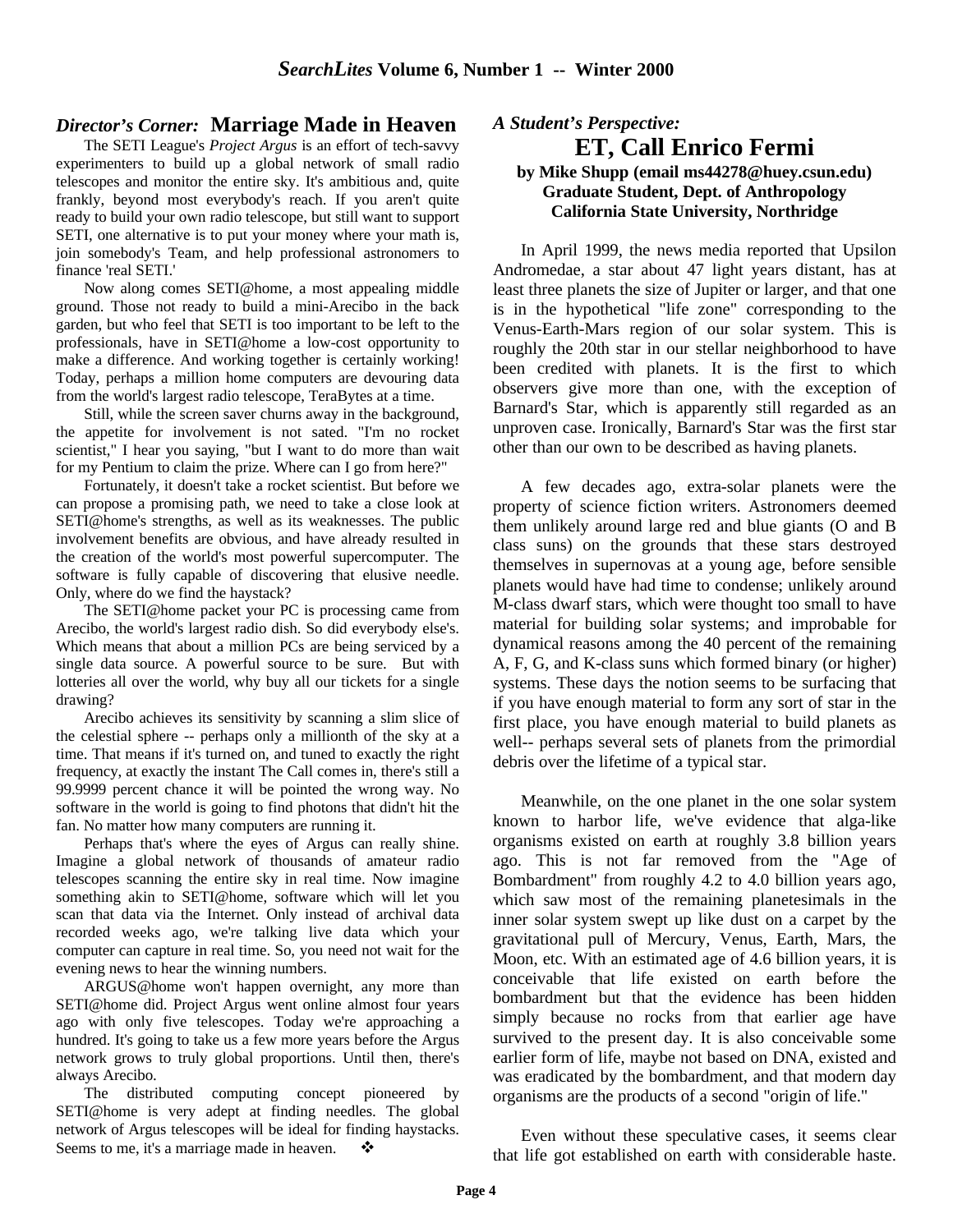We have indications as well that life may have arisen on Mars some 3+ billion years ago, in the form of minute inclusions which might be fossilized spores in rocks blasted into space by long-ago meteorite strikes. Scientists also speculate that an "ocean" of liquid water below the frozen surface of Europa, kept warm by tidal strains imparted by Jupiter, might be warm enough for life to evolve even in the chilly "outside the life zone" regions of the solar system. All the 20+ planets now thought to orbit other suns are on the order of Jupiter's size or larger, so the implications are profound.

It would appear that we have before us a galaxy of some 400 billion stars-- one galaxy in a universe of perhaps 10 billion galaxies-- in which planets are commonplace and life is easily generated. The odds on the existence of extra-solar life-forms with technological civilizations, parameterized by the famous Drake equation some thirty years ago, should seem much higher today than in the early days of enthusiasm for SETI/CETI.

Against this, we've no astronomical evidence as yet of either Kardaschev II or III civilizations (K-I civilizations use energy equivalent to what might be obtained from solar radiation on a planet's surface-- our condition; K-II's utilize energy equivalent to full solar output, for example, with a "Dyson sphere" of habitats arranged to absorb virtually all a star's visible radiation; K-II's would use the energy of entire galaxies). This suggests that technological progress beyond some point may be bounded for undetermined reasons-- a bit of a stumper because methods of mining the outer planets for ores and valuable industrial gases and building materials and even for stripping the outer layers of a sun away to extend its life-- K-II style achievements-- are already being discussed in engineering journals in our comparatively low-tech culture. It's a reasonable assumption that our technological capability expands at the rate of say one percent a year over historically long periods of time -- it isn't lack of ability but lack of interest that prevents us from duplicating the Pyramids-- and there's no good reason to think this is going to stop in the immediate future. Why should this be different for alien species?

Note next, we have a conspicuous shortage of visiting aliens. I am deliberately excluding from consideration aliens of the "Flying Saucer-X Files-abduction for medical examination/impregnation-Chariot of the Gods-Area 51" variety, however firmly they may be believed in by 20-30 percent of the American public. We can find the same sort of numbers who also firmly believe in the literal existence of angels, after all, and they're also outside the bounds

of discussion within The SETI League. I've read more than my share of this literature in the past 52 years and have come to regard it not as worthy contributions to human knowledge but as the late 20th century counterpart of Millerism, Mormonism, mesmerism, Atlantis, Baconas-the-author-of-Shakespeare, table rapping, and countless other Victorian enthusiasms. There's always a great deal of nonsense about, which someone can be persuaded to believe.

Back to space-faring aliens: "Where are they?" Enrico Fermi once asked his dinner guests, and fifty years on we still have no answer. Compared to exchanging radio messages, interstellar travel would be (a) dull, (b) expensive, (c) inefficient, and (d) tediously timeconsuming, SETI pioneers argued in the 1960's, but spacefarers might have other goals than exchange of scientific knowledge. (Species survival, perhaps? That some of the SETI set could envision no other motive for interstellar travelers than military conquest of other species says something indeed about the aliens among us, but I am not sure what.)

About 1970, Michael Hart proposed that the absence of aliens on earth demonstrated the absence of aliens off earth. Any species with the ability to travel from star to star at the rate of 0.1 C could traverse the length of a galaxy in a million years, he argued. A species which chose to build colonies which built other colonies would in time reach every sun of the Milky Way. That individual technological civilizations might not be interested in such activity, as suggested by SETI enthusiasts, might well be true, but it hardly seemed possible that not one alien species would be interested in or capable of interstellar flight.

And about this time, Ron Bracewell began to argue that within a century progress in computer science would make possible robotic explorers ("von Neumann replicators") which would explore alien solar systems and exploit local resources to make duplicates of themselves which could be sent to explore other suns. Interstellar exploration could be made cheap and easy, it would seem...

So, where indeed are they? Hart has the right of it, I suspect. There aren't other advanced technological civilizations out there, or at least not anywhere close to us. Getting life started is easy, but there are countless obstacles to reaching much else. Either multi-cellular life is rare, or intelligent life is rare, or technology is rare.

Thus, my questions: Which? Why?  $\bullet\bullet$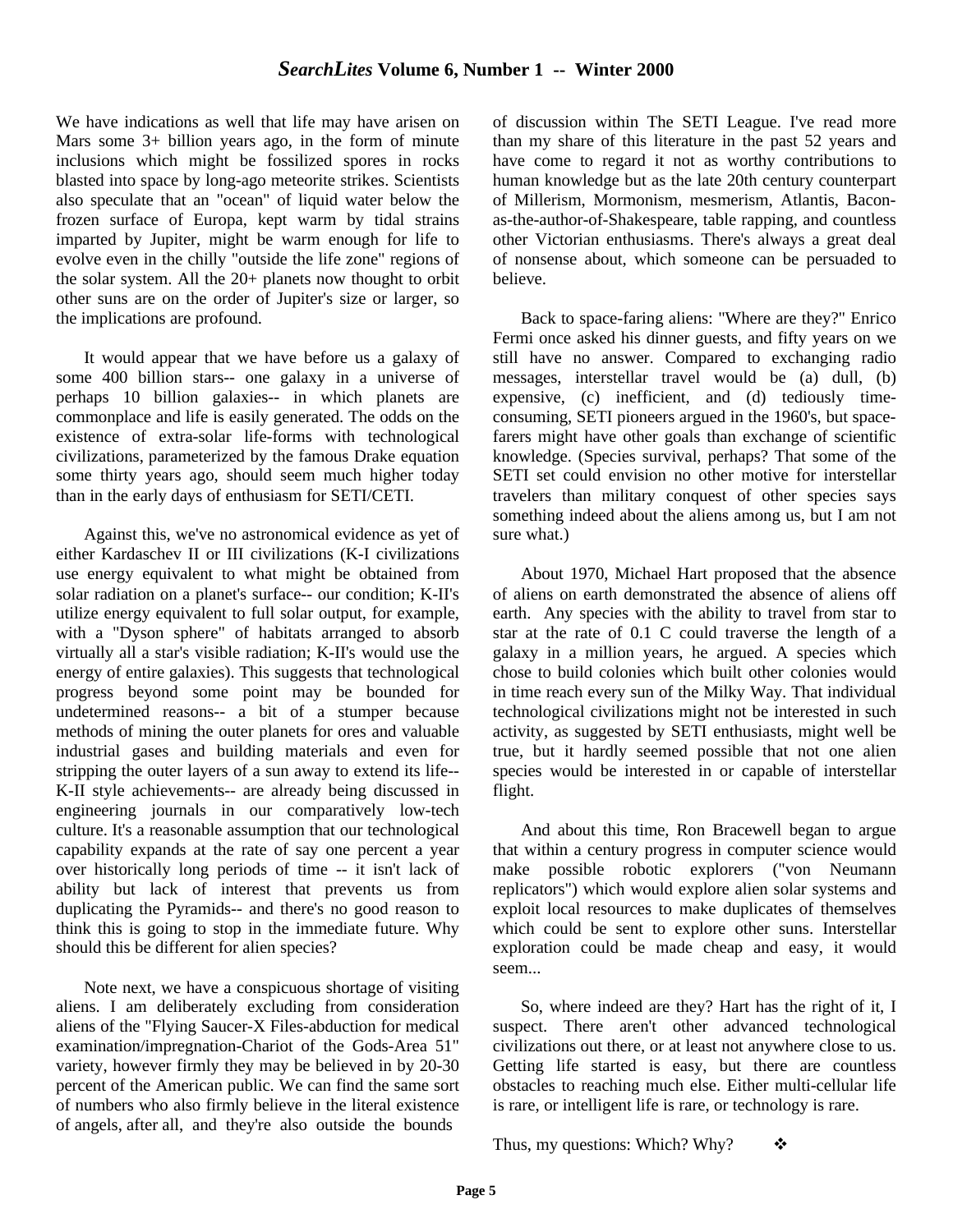#### *Hardware Page*

# **Helix Antennas, Theory and Practice**

#### **by Edward R. Cole, AL7EB (al7eb@ptialaska.net) SETI League volunteer Regional Coordinator for Alaska**

This article documents research done by Dr. Darrel Emerson, AA7FV, Kitt Peak Observatory: demerson@nrao.edu

Several studies of the axial-mode Helix, created by Dr. John Kraus, W8JK, at Ohio State University, indicate that an antenna of 7 wavelengths and approximately 1.05 wavelength circumference will produce a gain of ~15 dBi (Kraus's early formulae appear to overestimate the gain of a helix). Several studies have been done: King and Wong, Lee and Wong...Darrel has a web page which investigates the Helix and shows several graphs. NEC analysis is also included.

Mike Cook, AF9Y created a 437 MHz tapered Helix design based on these studies (which could be scaled to 1420 MHz) and can be seen on his web page. This is essentially the antenna I built for 437 MHz with one difference: I used a 15 inch aluminum pizza pan for a reflector. The AF9Y Helix is foolproof, if scaled. The tapered design improves circularity, as the standard Kraus Helix exhibits a little asymmetry. I would use a reflector screen, however, to ensure good G/T. I've toyed with the idea of building one of these to compare with a dish.

The spacing between helices is similar to spacing of Yagi antennas. The goal is to have their effective apertures just touch to maximize gain. A small overlap of aperture is usually done to minimize sidelobes at a small sacrifice of gain. Aperture of an ideal dish is equal to its physical size, whereas antennas such as Yagis and helices the aperture is usually greater than the physical dimension. A good antenna book will give the relationship between gain and aperture. I suppose NEC can do the same.

The rule of thumb for long  $(>= 2$  wavelength) Yagis is to space antennas of an array at half the boom length. Therefore, for a 7 wave, helix spacing would be 3.5x21cm=73.5cm. This is about 2.4 feet. An array of 16 of these helices would be 7.2 feet by 7.2 feet square and the ground plane would be 5 inches larger (or 7.65 feet square). From Kraus, the number of turns = boom length/S, where  $S = C \tan(a)$ . S is the turn spacing, C is the turn circumference, and a is the turn pitch angle. For C=1.05 and a=12.5 deg, S=.23 wavelengths. 7/.23=30 turns. AF9Y claimed 15.9 dBi gain from a 23 turn helix, so maybe a 30 turn helix would do a bit better. Kraus's book *Antennas*, gives a good example of how to feed four helices from a common 50 ohm coax feed.

In summary, Darrel Emerson reports: "The modeling studies, and recent papers in the literature, all agree that the simple formula for gain of the helix vs. length derived by Kraus is too optimistic. King and Wong, and Lee and Wong, are the classic references."

# **L-Band Gain At Sixty Percent Off!**

**By H. Paul Shuch, Ph.D.**

The typical amateur hydrogen-line radio telescope or SETI system uses an antenna-mounted low-noise amplifier, or LNA, which is often located some distance away from the station's microwave receiver. To get power to the LNA, and add enough gain to overcome feedline losses, most of us use three rather costly components. This article shows how one inexpensive UHF TV accessory, found at Radio Shack ®, can do the job of those three specialized parts, at about forty percent of their price.

My radio telescope uses a Skyvision #02-3000018 satellite TV line amplifier just behind the LNA. This \$24.95 unit exhibits flat gain from 950 to 2250 MHz, and is a natural for 1420 MHz radio astronomy. Both the line amp and my LNA require 12 to 24 volts of DC fed through the center conductor of the coax, which I apply via a Down East Microwave Bias Tee, inside the SETI station. The required operating voltage comes from a Radio Shack "wall-wart" style DC power supply. Total cost for these three items was around \$73 US.

Since the lineup described above works well, and doesn't exactly break the bank, I had no strong incentive to make system changes. However, while browsing the local Radio Shack store for a UHF TV antenna project, I came across a perfectly acceptable replacement for the line amp, wall wart and DC block. The item is their Catalog Number 15-1115B UHF Coaxial In-line Amplifier, and consists of a line amp, DC power inserter, and wall-wart power supply, all for just \$29.95 US. The line amp is rated at 430 to 1430 MHz, exhibiting 20 dB gain and a 5 dB noise figure at the 1420 MHz hydrogen line. The DC block (the spec sheet calls it a Power Injector) has 2 dB maximum insertion loss, and the attached power supply puts out 18 VDC at 50 mA.

Using the standard rule of thumb for required preamp gain (downstream noise figure plus ten dB), this line amp is ideal behind any LNA with at least 15 dB of gain. Since my LNA has 20 dB of gain, its noise temperature dominates system performance, and line amp noise contribution is negligible. Similarly, the gain in the line amp is adequate to override the insertion loss of the DC block, plus the additional loss from a 100 foot run of RG-8 coax. And since the line amp's current draw is only 20 mA, the power supply marginally but adequately provides the additional 25 mA required by my LNA, with a few electrons to spare.

As it comes out of the package, the line amplifier has a DC block screwed onto its input connector. This is to keep the UHF TV antenna (if using the amp in its advertised application) from shorting out the DC power supply. If you want to pass DC through the coax to your LNA, don't forget to remove this clearly marked subassembly. The line amp itself does pass DC from its output to its input connector.

I haven't changed over my L-band radio telescope yet, but the numbers work, and this hardware checks out on the bench. I've used this combination on my Ku-band radio telescope (behind a standard Direct Broadcast Satellite low-noise block downconverter) with good results, and find the power supply adequate to run both the LNB and the line amp (with not quite so many electrons to spare).  $\bullet$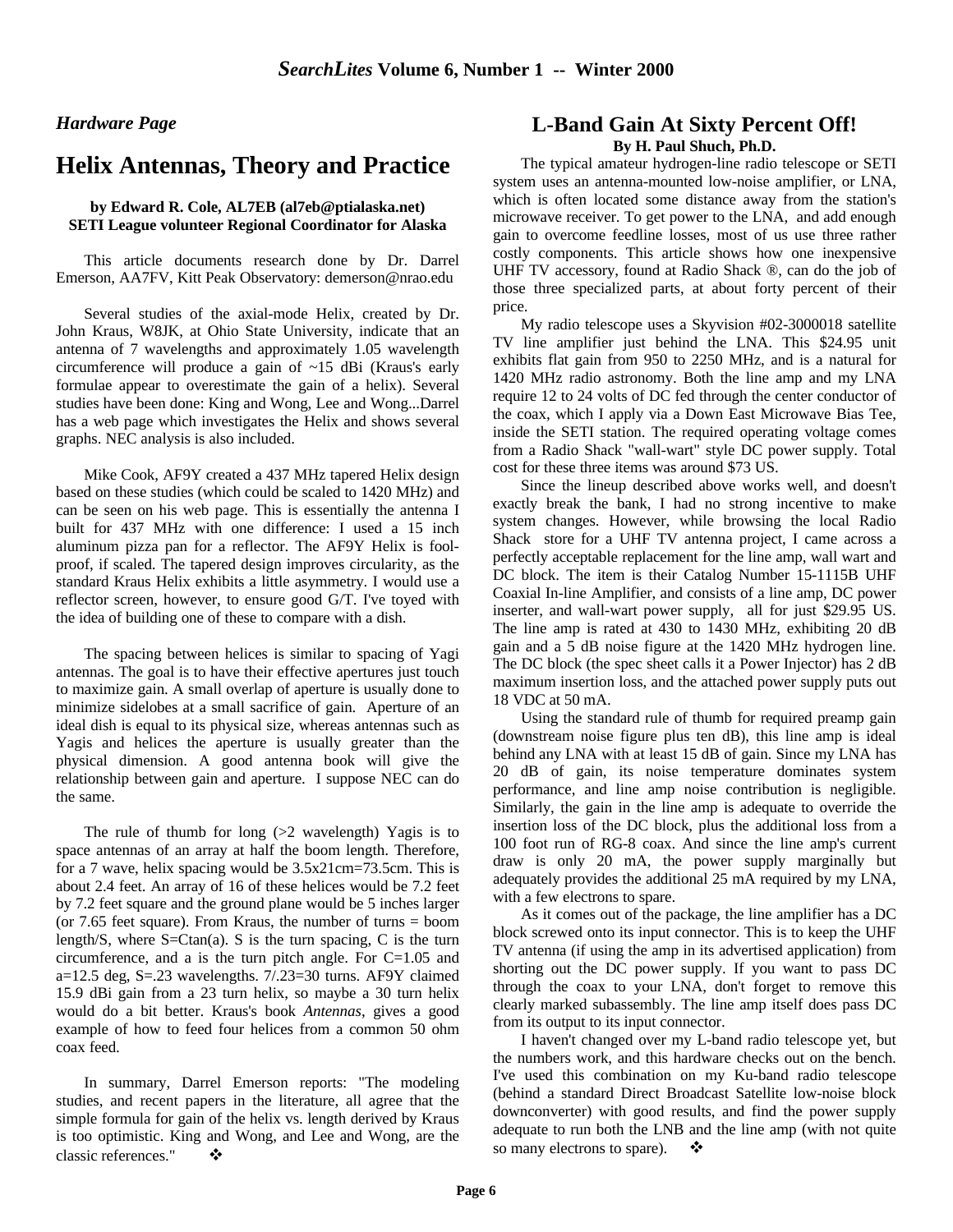*Announcing:*



# **The SETI SuperStar Web Award**

The SETI League, Inc. is pleased to announce the establishment of a periodic award honoring excellence in SETI website design. The award is known as the SETI SuperStar Award. Noncommercial websites devoted to the scientific Search for Extra-Terrestrial Intelligence (SETI) are eligible for consideration for this award.

SETI League members in good standing are encouraged to nominate worthy websites for this award, and webmasters are invited to self-nominate their sites, whether or not they are SETI League members. All nominations should be made by filling out the appropriate form on our website. Be sure to include the complete URL of the site to be evaluated.

Sites so nominated will be evaluated by our Awards Committee for information content, scientific accuracy, positive portrayal of SETI subjects, service to the SETI community, ease of navigation, and overall presentation. Nominees need not be members of The SETI League, Inc. Membership status will not be a criterion in selection for this Award (although SETI League membership is of course encouraged). The Awards Committee may select not more than one website per month for receipt of the SETI SuperStar Award.

The SETI SuperStar Award carries with it no cash honorarium or any other consideration. Appropriate recognition is the sole prize. Recipients are notified by email of their selection, are listed on (and their websites linked from) the website of The SETI League, Inc. Recipients are encouraged to display the graphic depicted above prominently on their winning websites.

Websites honored with the SETI SuperStar award to date include:

**May 1999:** SETI Endeavour

<www.duhnet.com/SETI/>

**June 1999:** Columbus Optical SETI Observatory

<www.coseti.org>

**July 1999:** ET Presence

<www.et-presence.ndirect.co.uk/>

**August 1999:** Jenny Bailey's SETI Receiving Equipment <www.jsuared.co.uk/seti/>

**September 1999:** Search for ExtraTerrestrial Intelligence Network

<www.seti.net>

**October 1999:** Amateur SETI Home Page

<php.ucs.indiana.edu/~foxd/home-seti.html>

**November 1999:** Radio Astronomy at the University of Indianapolis

<radio.uindy.edu/radio/>

**December 1999:** The Tvind SETI Observatory <inet.uni-c.dk/~tvikraft/tso/setie.htm>

As always, decisions of the Awards Committee can be expected to be arbitrary, capricious, and final.  $\mathbf{\hat{*}}$ 

#### **Bruno Nominations Now Due**

Nominations for the 2000 Giordano Bruno Memorial Award, The SETI League's highest honor, are due by January 1, 2000. Named in memory of the Italian monk burned at the stake in 1600 for postulating a multiplicity of inhabited worlds, the Brunos are awarded for significant contributions to the art and science of SETI. Neither nominator nor nominee need be SETI League members, although a written nomination, citing the contributions of the nominee, is required.

The 2000 Bruno Award winner will be announced at our Sixth Annual Meeting on Sunday afternoon, 26 March 2000. Past Bruno recipients include:

**1996** - Dr. D. Kent Cullers, WA6TWX

**1997** - Daniel Boyd Fox, KF9ET

**1998** - Ken Chattenton, G4KIR; Trevor Unsworth, G0ECP

**1999** – Noel Cedric Welstead, VK4AYW

Please email your 2000 Bruno award nominations now to bruno@setileague.org, fax them to 1 (201) 641-1771, or mail them to SETI League headquarters.

#### **Annual Membership Meeting Scheduled**

In accordance with Article IV, Section 1 of our duly approved Bylaws, the Trustees of The SETI League, Inc. hereby schedule our Sixth Annual Membership Meeting for 1 PM Eastern time on Sunday, March 26, 2000, at SETI League Headquarters, 433 Liberty Street, Little Ferry NJ 07643. This office is located just two blocks north of Route 46 and one mile east of the Teterboro Airport, on the northwest corner of Liberty and Kinzley Streets. See our website for a map, courtesy of MapBlast.com.

We recommend that out-of-town members and guests flying in commercially use the Newark International Airport (EWR), which is about twenty minutes South of our office. There is a wide variety of hotels available at the Newark Airport. A rental car is recommended. From Newark, drive North on the New Jersey Turnpike to US Route 46 Westbound, cross over the Hackensack River, and two long blocks after the traffic circle, turn right onto Liberty Street.

Our members and guests using General Aviation are invited to use the Teterboro Airport (there is a landing fee). Of the halfdozen Fixed Base Operators with transient parking, we recommend Signature Aviation. They will provide van transportation to the meeting. Please coordinate your schedules and needs in advance through our executive director.

As attendance by one percent of the League's membership constitutes a quorum, all members in good standing are encouraged to attend. Per Article IV, Section 3 of our Bylaws, written notice of this Meeting will be mailed to all members in good standing, not less than ten days nor more than sixty days prior to the meeting date. Members are encouraged to submit additional Old Business and New Business items for inclusion in the Agenda. Please email your agenda items to n6tx@setileague.org, not later than March 1, 2000.

The annual Board of Trustees Meeting required per Bylaws Article V, Section 3 will immediately follow the Membership Meeting. All SETI League members in good standing are welcome to attend.  $\mathbf{\hat{P}}$